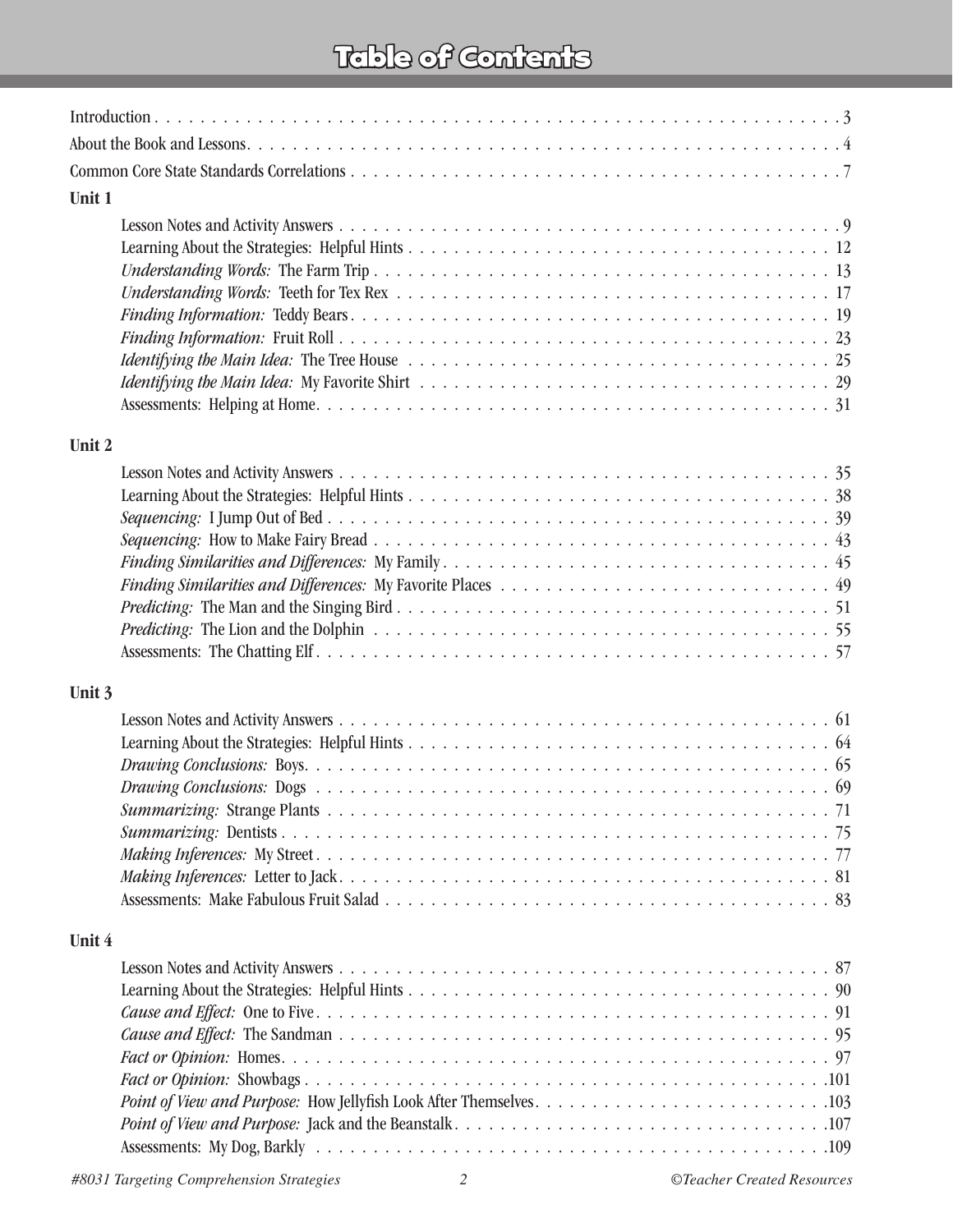Each lesson meets one or more of the following Common Core State Standards © Copyright 2010. National Governors Association Center for Best Practices and Council of Chief State School Officers. All rights reserved. For more information about the Common Core State Standards, go to *http://www.corestandards.org/* or *http://www.teachercreated.com/standards*.

| <b>Reading: Literature Standards</b>                                                                                                                                                                                     | <b>Pages</b>                                                                                                                                                               |  |  |  |
|--------------------------------------------------------------------------------------------------------------------------------------------------------------------------------------------------------------------------|----------------------------------------------------------------------------------------------------------------------------------------------------------------------------|--|--|--|
| Key Ideas and Details                                                                                                                                                                                                    |                                                                                                                                                                            |  |  |  |
| ELA.RL.2.1: Ask and answer such questions as who, what, where, when, why, and<br>how to demonstrate understanding of key details in a text.                                                                              | $13-16$ , $17-18$ , $25-28$ ,<br>29-30, 39-42, 49-50,<br>$51 - 54, 55 - 56, 57 - 60,$<br>$65 - 68,69 - 70,77 - 80,$<br>$81-82, 91-94, 95-96,$<br>$107 - 108$ , $109 - 112$ |  |  |  |
| ELA.RL.2.2: Recount stories, including fables and folktales from diverse cultures,<br>and determine their central message, lesson, or moral.                                                                             | $25 - 28$ , $29 - 30$ , $51 - 54$ ,<br>$55 - 56, 57 - 60, 65 - 68,$<br>$77 - 80, 95 - 96,$<br>$107 - 108$ , $109 - 112$                                                    |  |  |  |
| ELA.RL.2.3: Describe how characters in a story respond to major events and<br>challenges.                                                                                                                                | $25 - 28$ , $29 - 30$ , $51 - 54$ ,<br>$55 - 56, 57 - 60, 65 - 68,$<br>77-80, 107-108, 109-112                                                                             |  |  |  |
| <b>Craft and Structure</b>                                                                                                                                                                                               |                                                                                                                                                                            |  |  |  |
| ELA.RL.2.4: Describe how words and phrases (e.g., regular beats, alliteration,<br>rhymes, repeated lines) supply rhythm and meaning in a story, poem, or song.                                                           | $39-42, 69-70, 91-94, 107-108$                                                                                                                                             |  |  |  |
| <b>ELA.RL.2.5:</b> Describe the overall structure of a story, including describing how<br>the beginning introduces the story and the ending concludes the action.                                                        | $25 - 28$ , $29 - 30$ , $39 - 42$ ,<br>$49 - 50, 57 - 60, 65 - 68,$<br>95-96, 107-108, 109-112                                                                             |  |  |  |
| ELA.RL.2.6: Acknowledge differences in the points of view of characters,<br>including by speaking in a different voice for each character when reading<br>dialogue aloud.                                                | $107 - 108$                                                                                                                                                                |  |  |  |
| Integration of Knowledge and Ideas                                                                                                                                                                                       |                                                                                                                                                                            |  |  |  |
| ELA.RL.2.7: Use information gained from the illustrations and words in a print<br>or digital text to demonstrate understanding of its characters, setting, or plot.                                                      | $25 - 28$ , $29 - 30$ , $55 - 56$ ,<br>$65 - 68, 95 - 96$                                                                                                                  |  |  |  |
| Range of Reading and Level of Text Complexity                                                                                                                                                                            |                                                                                                                                                                            |  |  |  |
| ELA.RL.2.10: By the end of the year, read and comprehend literature, including<br>stories and poetry, in the grades 2-3 text complexity band proficiently, with scaf-<br>folding as needed at the high end of the range. | All informational passages allow students to<br>read and comprehend informational texts in<br>the grades 2-3 text complexity band.                                         |  |  |  |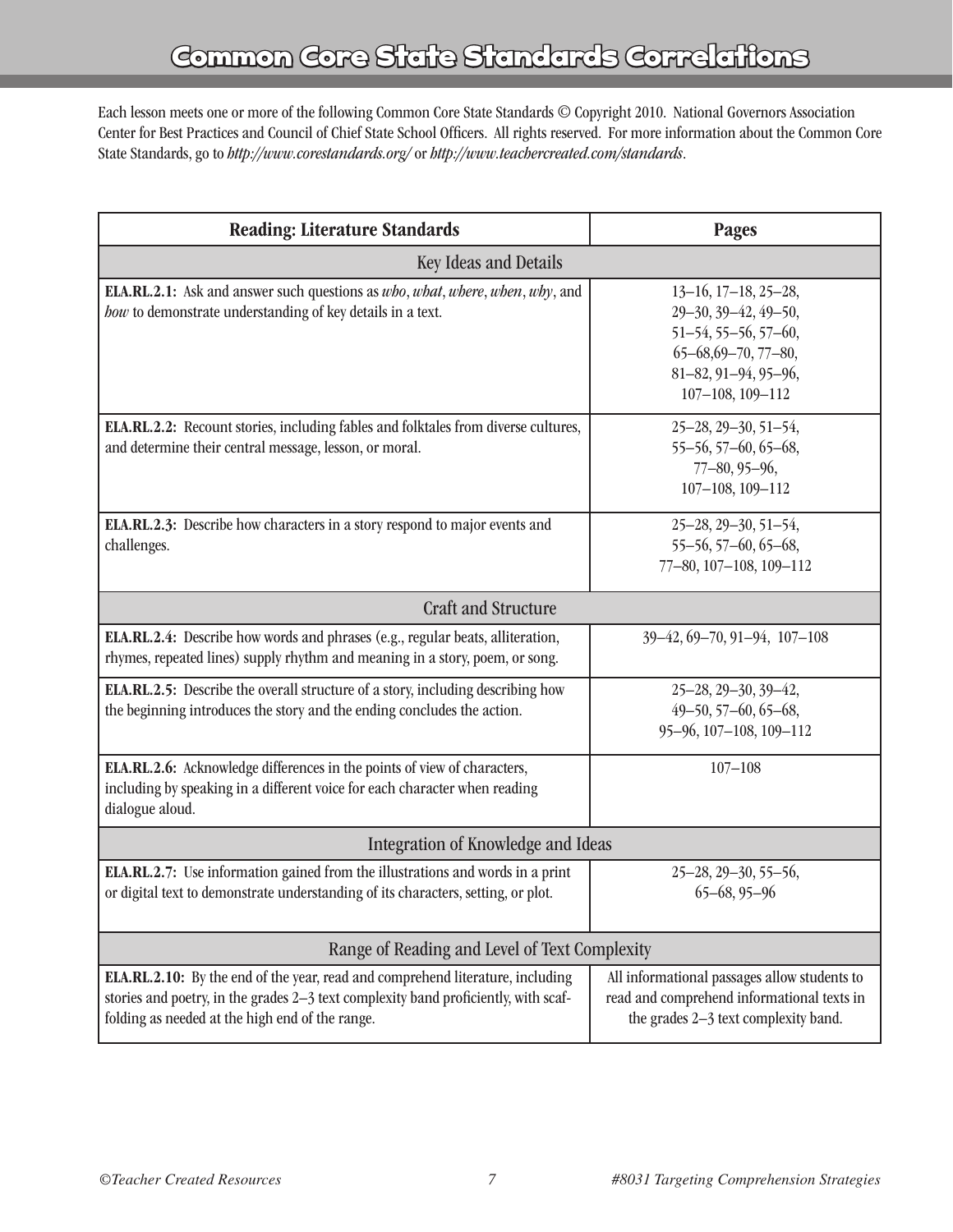| <b>Reading: Informational Text Standards</b>                                                                                                                                                                                                                     | <b>Pages</b>                                                                                                                       |  |  |  |
|------------------------------------------------------------------------------------------------------------------------------------------------------------------------------------------------------------------------------------------------------------------|------------------------------------------------------------------------------------------------------------------------------------|--|--|--|
| Key Ideas and Details                                                                                                                                                                                                                                            |                                                                                                                                    |  |  |  |
| ELA.RI.2.1: Ask and answer such questions as who, what, where, when, why, and<br>how to demonstrate understanding of key details in a text.                                                                                                                      | $19 - 22, 23 - 24, 31 - 34,$<br>$43-44, 45-48, 71-74,$<br>75-76, 83-86, 97-100,<br>$101 - 102, 103 - 106$                          |  |  |  |
| ELA.RI.2.2: Identify the main topic of a multiparagraph text as well as the focus<br>of specific paragraphs within the text.                                                                                                                                     | $31-34, 71-74, 75-76,$<br>97-100, 101-102, 103-106                                                                                 |  |  |  |
| ELA.RI.2.3: Describe the connection between a series of historical events, scien-<br>tific ideas or concepts, or steps in technical procedures in a text.                                                                                                        | 23-24, 43-44, 45-48,<br>$83 - 86$                                                                                                  |  |  |  |
| <b>Craft and Structure</b>                                                                                                                                                                                                                                       |                                                                                                                                    |  |  |  |
| ELA.RI.2.4: Determine the meaning of words and phrases in a text relevant to a<br>grade 2 topic or subject area.                                                                                                                                                 | $19 - 22, 23 - 24, 31 - 34,$<br>$45 - 48, 71 - 74, 83 - 86,$<br>97-100, 101-102, 103-106                                           |  |  |  |
| ELA.RI.2.5: Know and use various text features (e.g., captions, bold print,<br>subheadings, glossaries, indexes, electronic menus, icons) to locate key facts or<br>information in a text efficiently.                                                           | $19 - 22, 23 - 24, 45 - 48,$<br>83-86, 97-100, 101-102                                                                             |  |  |  |
| ELA.RI.2.6: Identify the main purpose of a text, including what the author wants<br>to answer, explain, or describe.                                                                                                                                             | $19 - 22, 23 - 24, 31 - 34,$<br>$43-44, 71-74, 75-76,$<br>83-86, 97-100, 101-102,<br>$103 - 106$                                   |  |  |  |
| Integration of Knowledge and Ideas                                                                                                                                                                                                                               |                                                                                                                                    |  |  |  |
| ELA.RI.2.7: Explain how specific images (e.g., a diagram showing how a ma-<br>chine works) contribute to and clarify a text.                                                                                                                                     | $19 - 22, 23 - 24, 45 - 48$                                                                                                        |  |  |  |
| ELA.RI.2.8: Describe how reasons support specific points the author makes in a<br>text.                                                                                                                                                                          | 19-22, 31-34, 71-74,<br>$75-76, 97-100, 101-102.$<br>$103 - 106$                                                                   |  |  |  |
| Range of Reading and Level of Text Complexity                                                                                                                                                                                                                    |                                                                                                                                    |  |  |  |
| ELA.RI.2.10: By the end of year, read and comprehend informational texts,<br>including history/social studies, science, and technical texts, in the grades 2-3<br>text complexity band proficiently, with scaffolding as needed at the high end of the<br>range. | All informational passages allow students to<br>read and comprehend informational texts in<br>the grades 2-3 text complexity band. |  |  |  |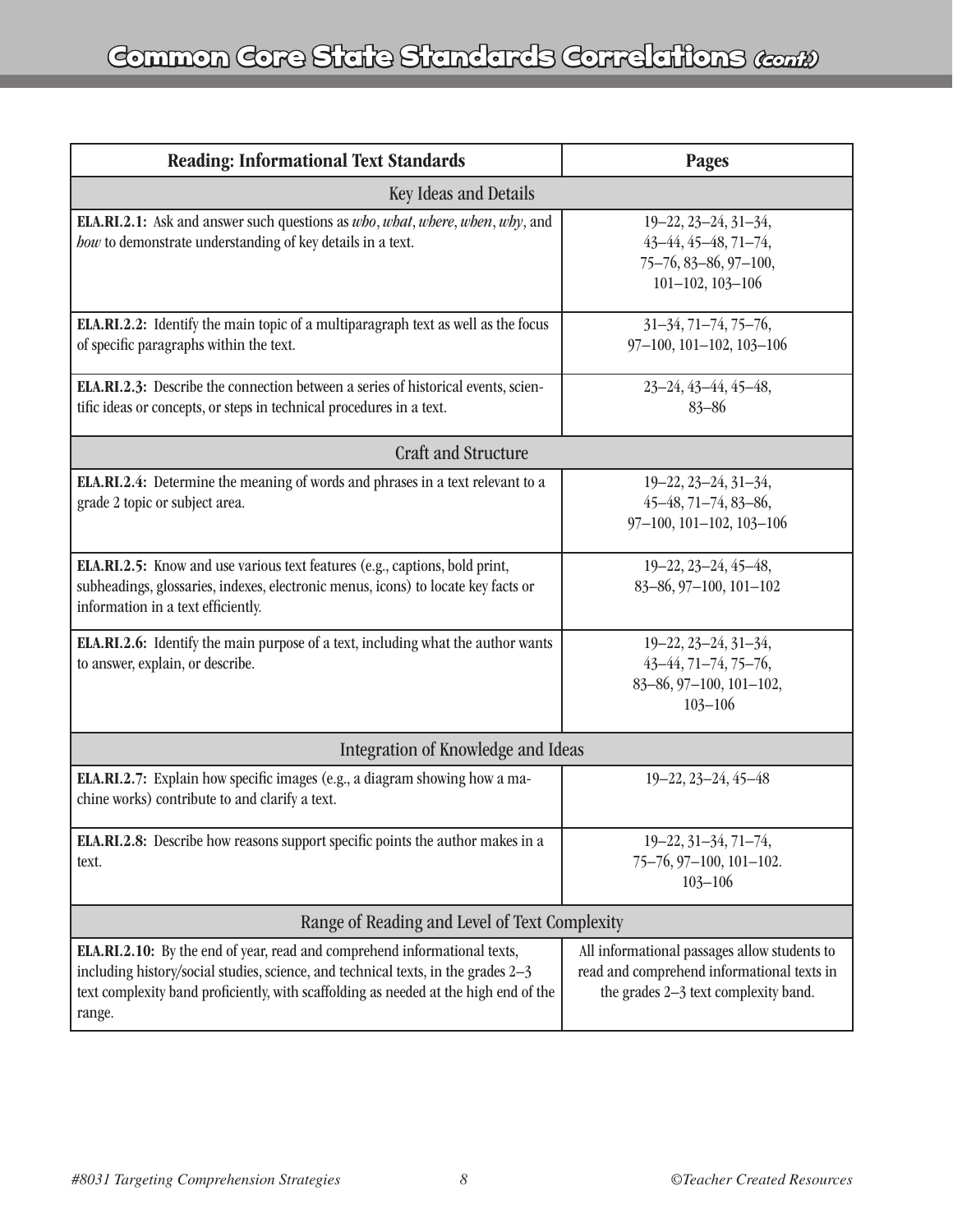## **Helpful Hints**

### UNDERSTANDING WORDS

rning About the Strategies

- Find the word or phrase in the text.
- Read that sentence and some of the words around it to help you determine the meaning.
- Replace the word with each choice given, and say the sentence aloud to see if it sounds correct.
- Always check all possible answers before deciding on your answer.

### FINDING INFORMATION

- Identify keywords in the question to make sure you know what information you need.
- Find the keywords in the text and read the information around them carefully.
- Always check all possible answers before deciding on your answer.

### IDENTIFYING THE MAIN IDEA

- The main idea links all the other ideas together and tells what the text is mainly about.
- The title and opening sentence are good clues for identifying the main idea of the text. Look for these things first.
- Ask yourself, "Is my choice the most important idea in the text?"
- Always check all possible answers before deciding on your answer.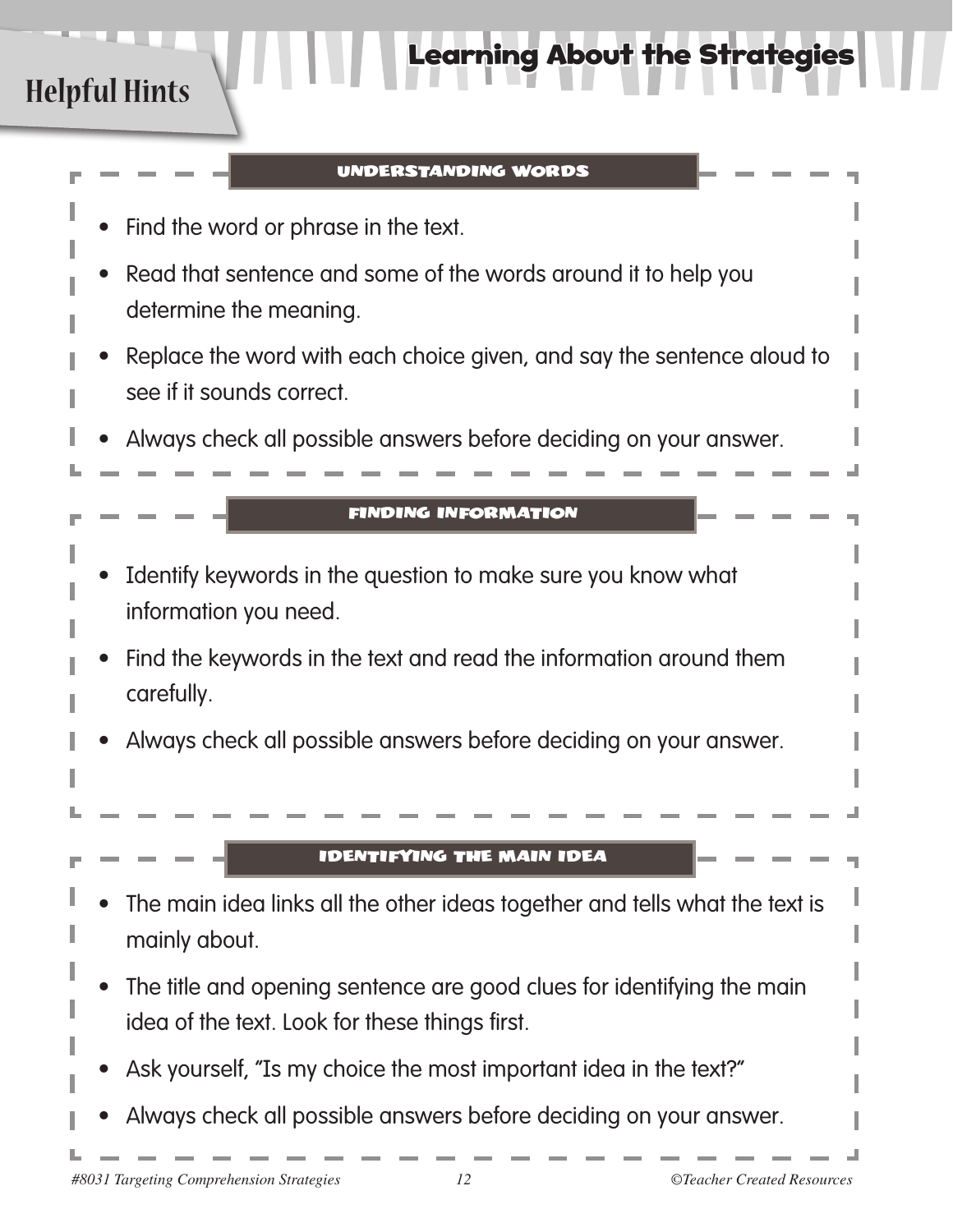# Unde**rstanding Words 1996 Participal Providence of Text 1**

### **Name \_\_\_\_\_\_\_\_\_\_\_\_\_\_\_\_\_\_\_\_\_\_\_\_\_\_\_\_\_\_\_\_\_\_\_\_\_\_\_\_\_\_\_\_\_\_\_\_\_\_\_\_**

We use words to tell people things. We need to understand what words mean. We also need to know some ways to determine what new words mean.

**Activity:** Read the story below and complete pages 14–16.



- 1. On Friday, everyone in our class got on a bus and went to visit a farm to learn more about farm animals. Some parents came to help Mrs. White look after us.
- 2. Our lunches and snacks were in plastic bags with our names written on labels. They went in a colored plastic box in a secret place in the bottom of the bus. My mom put a small bottle of sunscreen in my lunch bag so I could put more on and not get sunburned.
- 3. We all wore our school hats and name badges in case we got lost.
- 4. We took a long time to travel there. The big bus was noisy and uncomfortable because we had to sit with three people to a seat. We didn't have to wear seatbelts.
- 5. When we finally arrived at the farm, we got into small groups and wandered around, looking at and touching all the animals.
- 6. By the time we got on the bus to go back to school, we were all exhausted. Some kids even fell asleep! We all had great fun!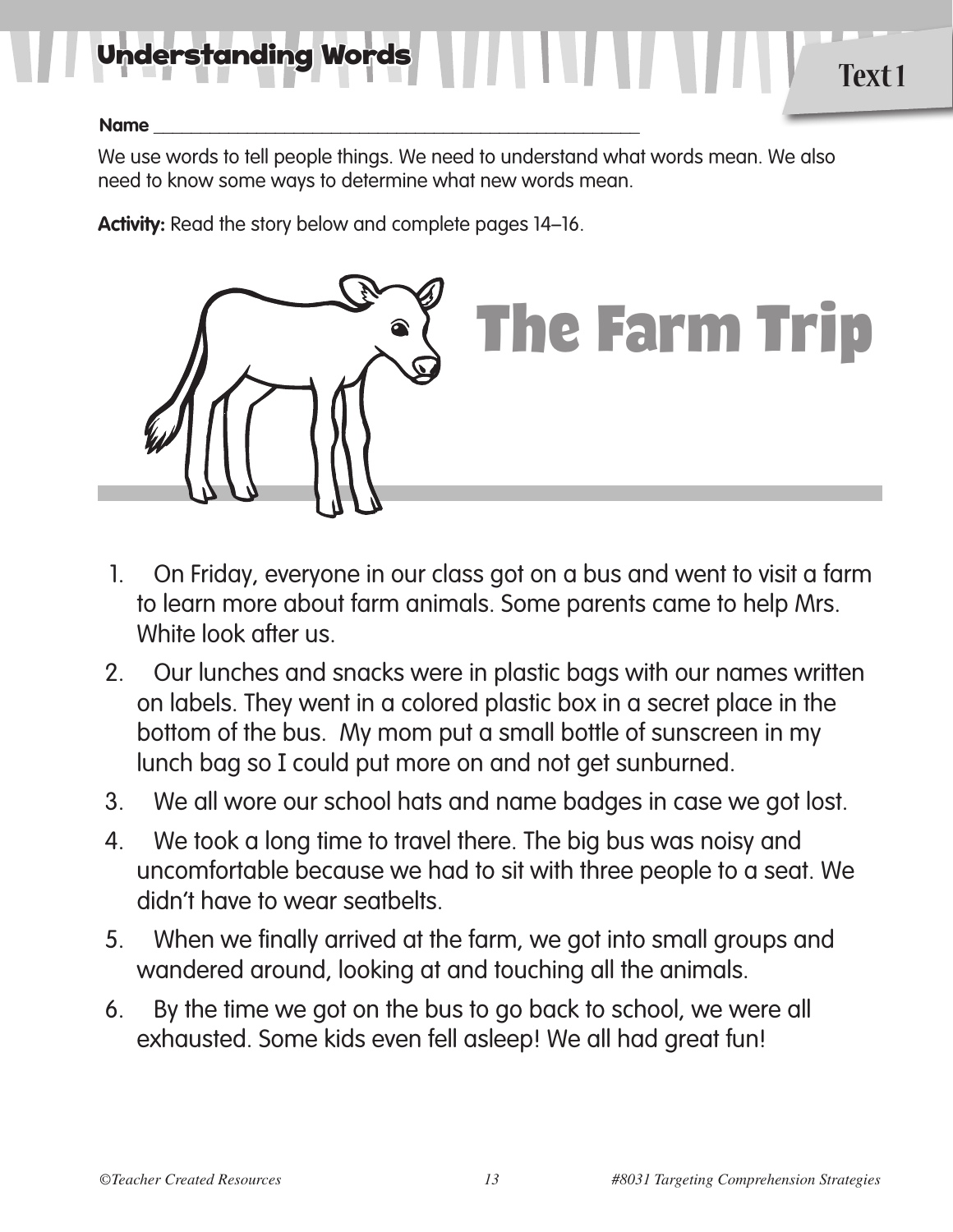Understanding Words

**Name \_\_\_\_\_\_\_\_\_\_\_\_\_\_\_\_\_\_\_\_\_\_\_\_\_\_\_\_\_\_\_\_\_\_\_\_\_\_\_\_\_\_\_\_\_\_\_\_\_\_\_\_**

**Learning Page**

Follow the steps below to learn how to determine the meaning of new words.

- Find and underline the word in the text.
- Read the sentence the word is in. Think about the other words in the sentence to find out what clues they may give.
- If you are still not sure, read the sentences before and after, and even the whole paragraph if needed.
- Always check all possible answers before choosing one.
- **Step 1:** Read the question.

What does the word **parents** mean?

- (a) fruit (b) to run
- (c) pets (d) moms and dads
- **Step 2:** Draw a line under the word *parents* in paragraph 1. Read the sentence it is in.
- **Step 3:** Choose the best answer by replacing each answer choice in the sentence instead of the word **parents**.
	- (a) The sentence tells about something or someone who is going to help Mrs. White look after the children. **Fruit** couldn't do this! This is not a good answer.
	- (b) If we put the words **to run** in the sentence in place of **parents**, the sentence would say "Some **to run** came to help Mrs. White look after us." This makes the sentence sound wrong. This is not a good answer.
	- (c) **Pets** would not be able to help Mrs. White look after the children. This is not a good answer.
	- (d) If we put the words **moms and dads** in the sentence instead of **parents**, it makes sense, because moms and dads would be able to help Mrs. White look after the children. This is the best answer.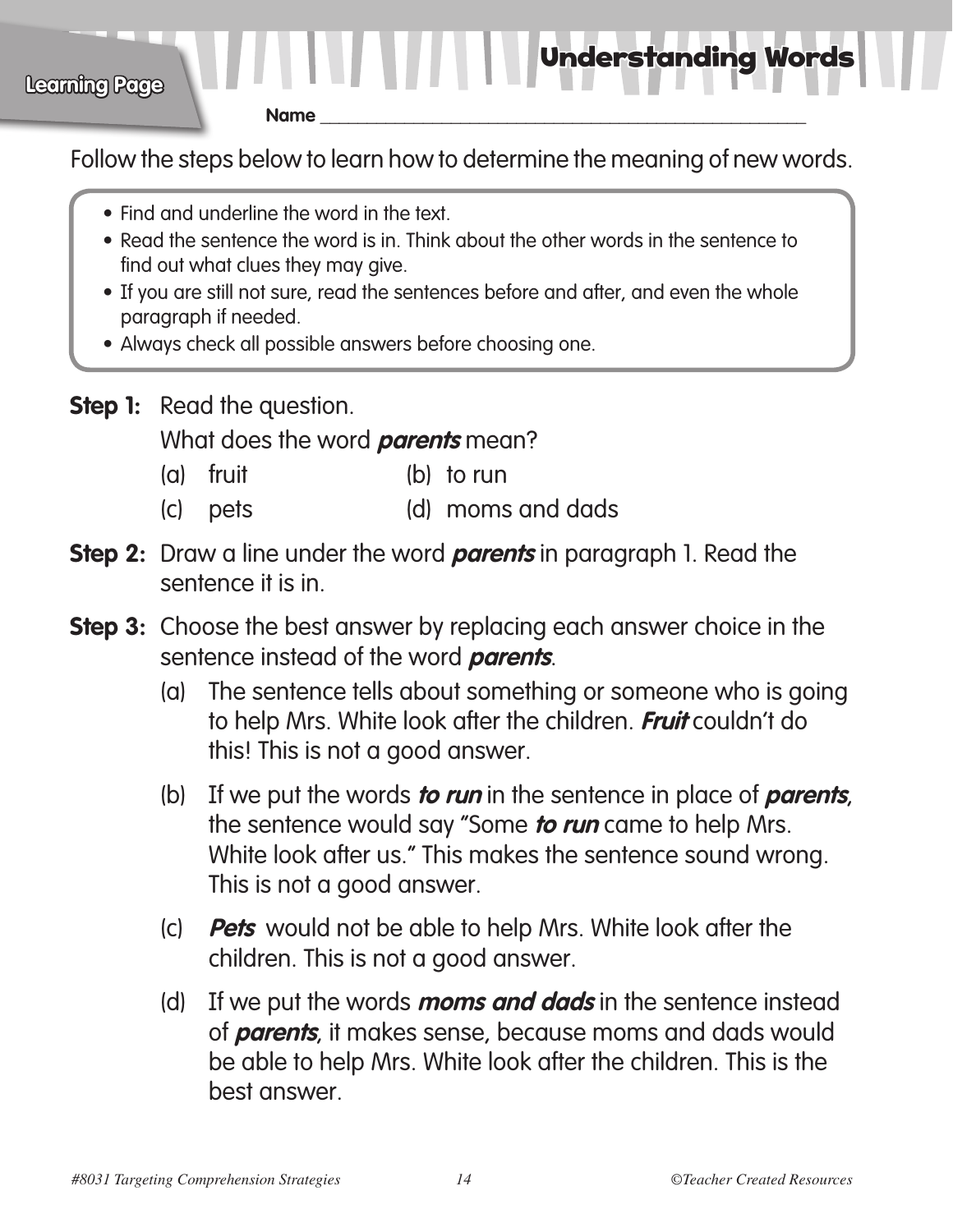Understanding Words

### **Name \_\_\_\_\_\_\_\_\_\_\_\_\_\_\_\_\_\_\_\_\_\_\_\_\_\_\_\_\_\_\_\_\_\_\_\_\_\_\_\_\_\_\_\_\_\_\_\_\_\_\_\_**

Practice defining the meaning of words. Use the clues in the "Think!" boxes to help you.

**1.** Find the word **labels** in paragraph 2.

 What is the best meaning?

- (a) tags or stickers (b) food
- (c) books (d) posters
- **2.** Find the word **snacks** in paragraph 2. What is the best meaning?
	- (a) toys (b) food and drink
	- (c) animal food (d) games
- **3.** Choose the best answer. **Badges** (paragraph 3) are:
	- (a) animals that build burrows.
	- (b) labels you wear to tell who you are.
	- (c) kinds of trees.
	- (d) homes.
- **4.** Choose the best answer. **Sunscreen** (paragraph 2) is:
	- (a) a small tent to give you shade.
	- (b) something to block the sun from your eyes.
	- (c) a cream to stop you from getting a sunburn.
	- (d) a place to hang wet clothes.

### Think!

**Practice Page**

Try each choice in the sentence. See which one makes the most sense.

Think! The sentence will give you a clue.

Think!

The word before *badges* tells you what they are used for.

Think!

The sentence will give you a clue about what it is used for.